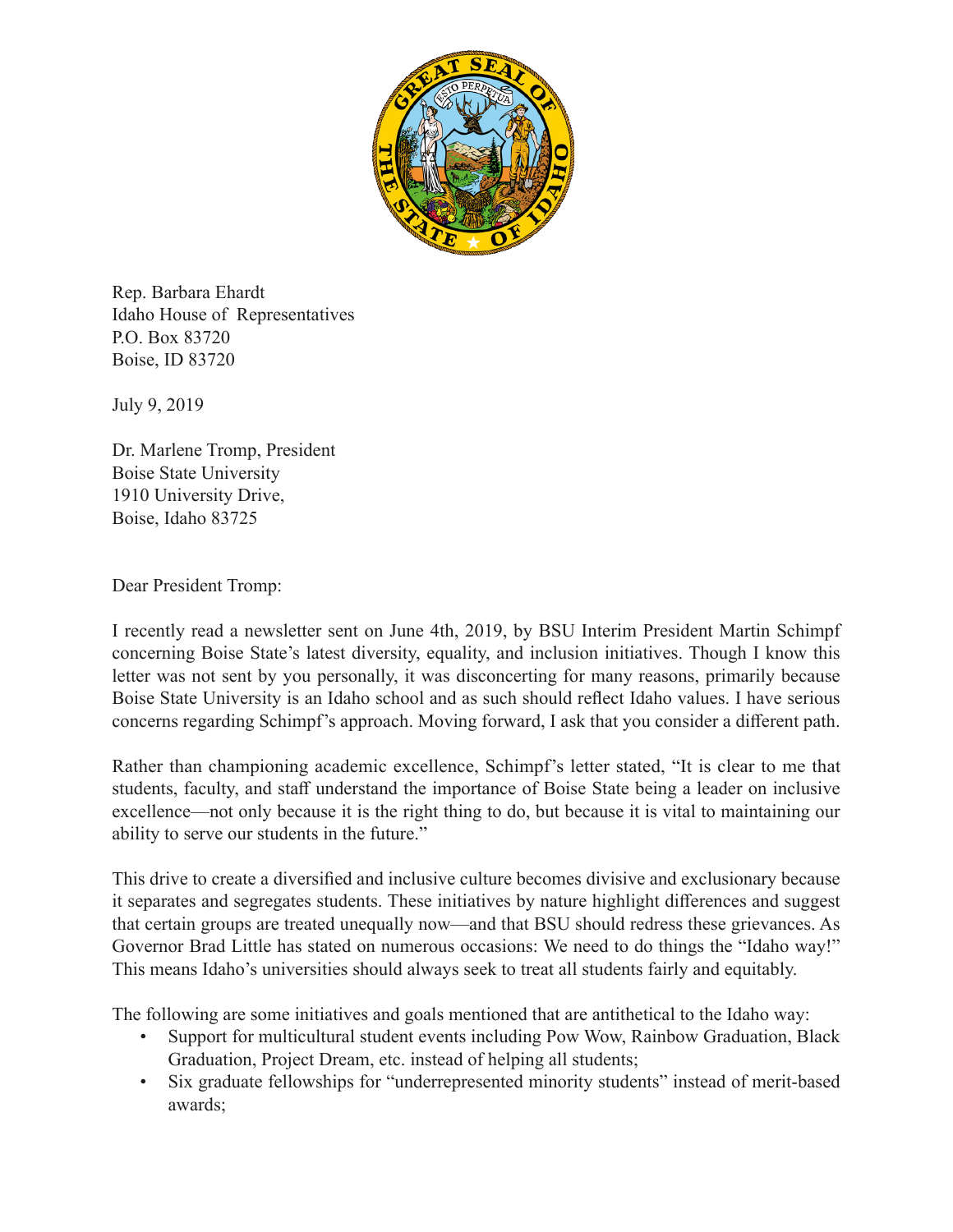- A gender-based violence community-coordinated response team, instead of letting the police handle the matter;
- A gender-based equity center proposal for funding to provide LGBTQIA+ focused sexual misconduct prevention and response programming;
- A system that spends valuable time assessing the proper use of names and pronouns versus educational pursuits that lead to a career;
- Revisions to the university's search committee training curriculum to include a section on identifying and addressing implicit bias in hiring decisions;
- A graduate school preparation course only for underrepresented students rather than all students.

A further concern of mine is that despite the many goals Schimpf outlined, none address making tuition more affordable so our Idaho kids can afford to actually attend Boise State, an Idaho school. Unfortunately, not one of these initiatives will help our Idaho students achieve their dreams of obtaining a degree and a career without an undue debt burden.

Tuition at Idaho universities is increasing at an alarming rate. Boise State is no exception, as its undergraduate tuition is slated to increase 4.9 percent for the upcoming year and has increased nearly 14 percent over the last three years (Fall 2016 to Fall 2019).

This past session, the Legislature increased appropriation for all Idaho colleges and universities by more than \$24 million, an increase of 4.8 percent. The legislative intent with this continuing appropriation has been, in large part, to help defray the costs of tuition.

As legislators, our constituents always ask us about the rapidly increasing cost of college tuition. They rightly note that tuition hikes put degrees out of reach for the average Idaho student. The cost of college is a factor in some students dropping out. Yet instead of looking to assist our students, Boise State is adding unnecessary costs.

The following are some of the listed programs that will drive up costs for Idaho students:

- Targeting DACA students to apply for Idaho's Opportunity Scholarships, even though the state turned down 1,780 Idaho applicants in 2018;
- Six graduate fellowships for underrepresented minority students, which are awarded to faculty who successfully recruit these students;
- A new position in Student Affairs to support first-generation students of color;
- A new American Indian liaison position in Student Affairs;
- A new staffer in the provost's office dedicated to diversity and inclusion;
- A new parents' academy in the State Board of Education;
- \$25,000 to be allocated to departments to expand their searches through additional media advertising to attract a more diverse pool of candidates;
- \$30,000 from Student Affairs to support multicultural student events, including Pow Wow, Rainbow Graduation, Black Graduation, Project Dream;
- A program that forces Boise State students to financially support the food pantry, housing, emergency loans to students, and more—even as they struggle to pay for their own tuition!